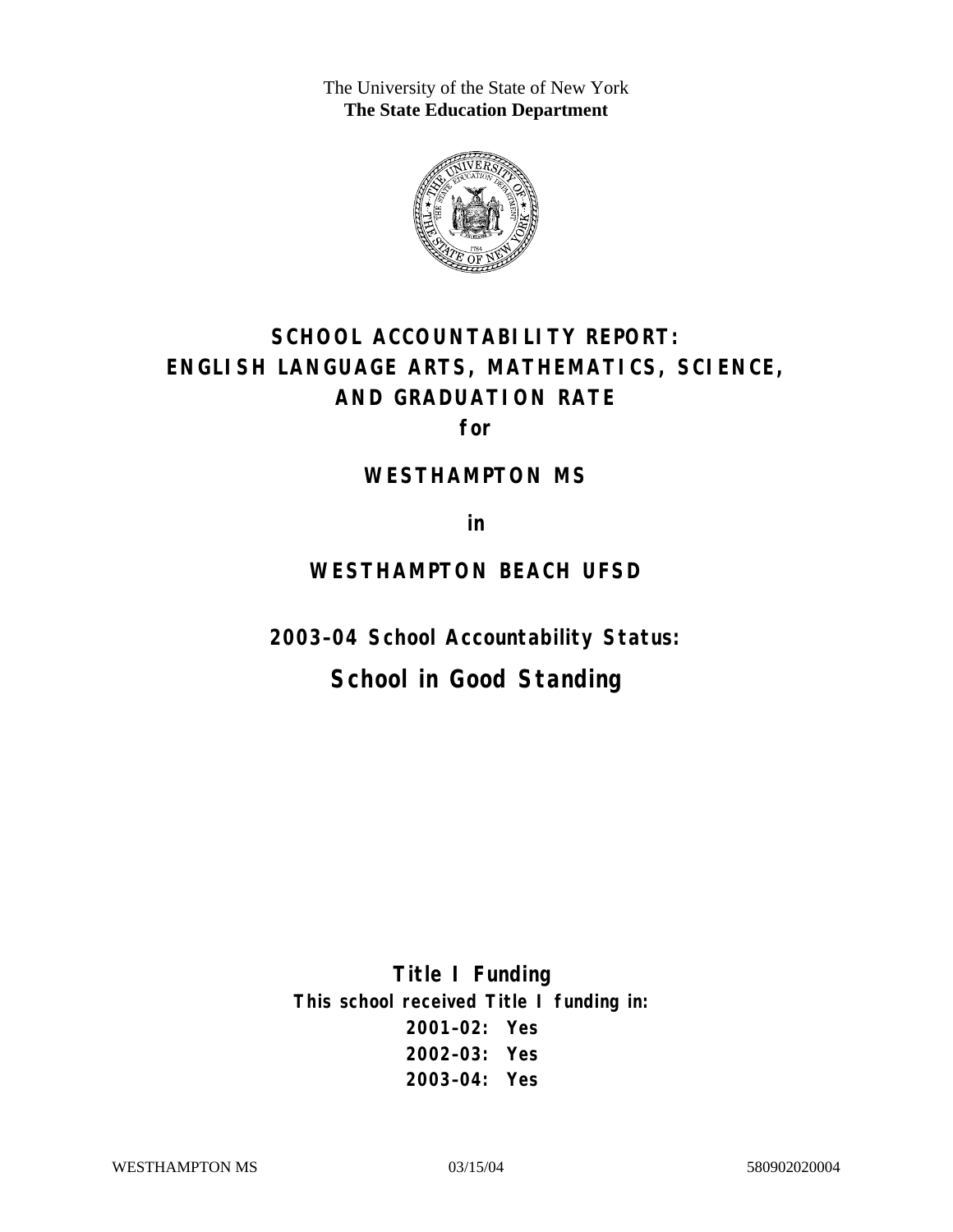### **District/School Accountability Status Categories**

The list below defines the district or school status categories under New York State's district and school accountability system, which is divided into a Federal Title I component and a State component. A district or school that does not receive Title I funding in a school year does not have a federal status in that year. Schools receiving Title I funds that are not in good standing must provide school choice for their students; those in need of improvement year 2 and beyond must also provide Supplemental Education Services to eligible students. Other consequences for districts and schools not in good standing can be found at: www.emsc.nysed.gov/deputy/nclb/accountability/siinfo.htm. To be removed from any improvement status, a district or school must make Adequate Yearly Progress (AYP) for two consecutive years, or in the case of a School Under Registration Review, achieve the performance targets established for the school by the Commissioner.

**District/School in Good Standing:** A district or school is considered to be in good standing if it has not been identified as a District or School in Need of Improvement, Requiring Corrective Action, Planning for Restructuring, or Requiring Academic Progress, or as a School Under Registration Review.

**District/School Requiring Academic Progress:** Under the State component of New York's accountability system, a district or school that did not make AYP in the same grade and subject for two consecutive years is considered a School Requiring Academic Progress (Year 1) the following year. In each succeeding year that the school fails to make AYP, the year designation is incremented by one.

**District/School in Need of Improvement (Year 1):** A district or school that has not made AYP for two consecutive years in the same grade or subject while receiving Title I funds is considered a District/School in Need of Improvement (Year 1) the following year.

**District/School in Need of Improvement (Year 2):** A District or School in Need of Improvement (Year 1) that does not make AYP in the grade or subject for which it was identified while receiving Title I funds is considered a District or School in Need of Improvement (Year 2) the following year.

**District/School Requiring Corrective Action:** A District or School in Need of Improvement (Year 2) that does not make AYP in the grade or subject for which it was identified while receiving Title I funds is considered a District or School Requiring Corrective Action the following year.

**District/School Planning for Restructuring:** A District or School Requiring Corrective Action that does not make AYP in the grade or subject for which it was identified while receiving Title I funds is considered a District or School Planning for Restructuring the following year.

**School Under Registration Review (SURR):** Schools that are farthest from the State standard and have been determined by the Commissioner to be most in need of improvement are Schools Under Registration Review. These schools must achieve performance targets specified by the Commissioner of Education in their area(s) of identification within a prescribed timeframe or risk having their registration revoked by the Board of Regents.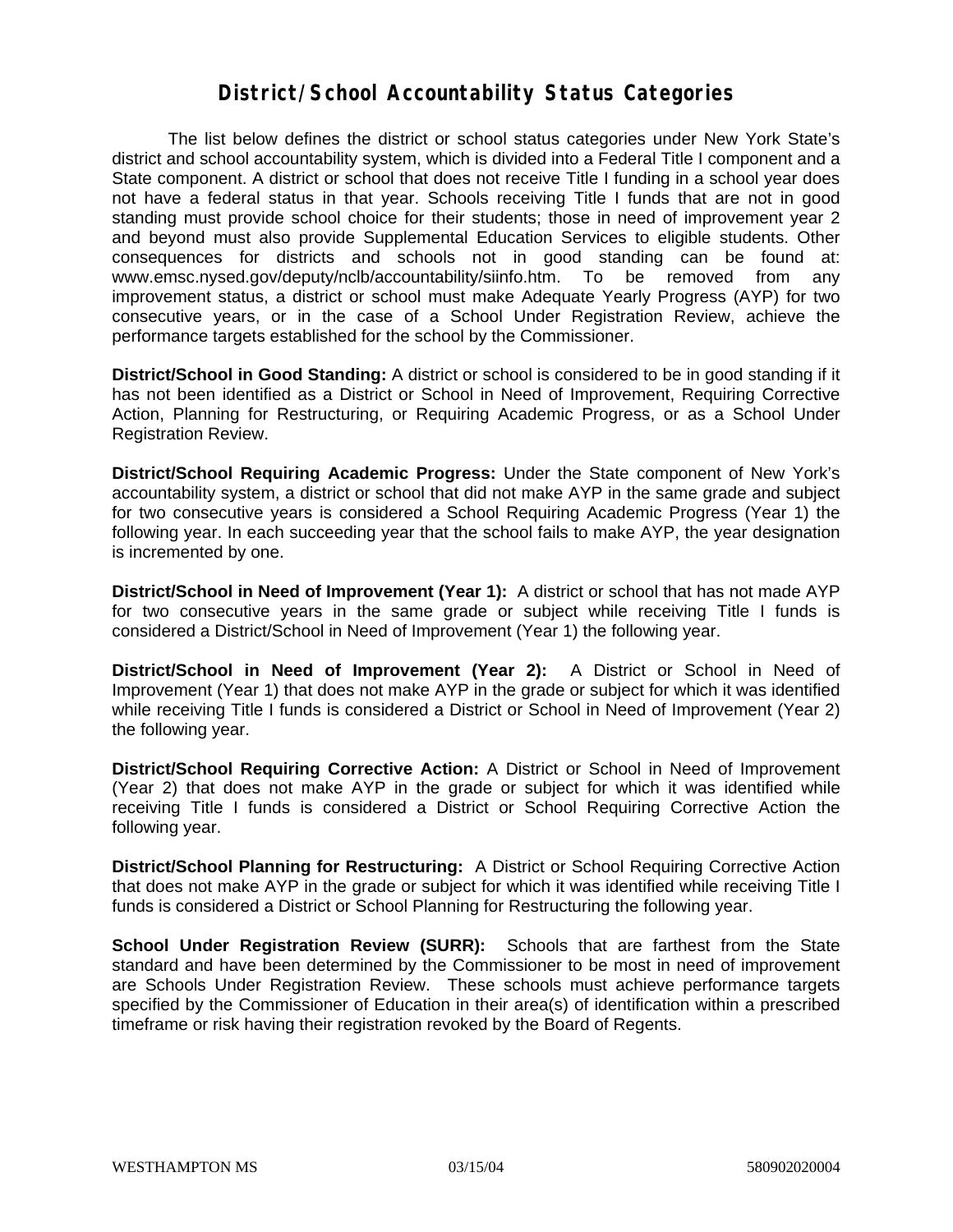## **Middle-Level English Language Arts**

Definitions of terms, such as Performance Index and Effective Annual Measurable Objective (AMO), are in the glossary, which is the last page of this report.

**For a school to make Adequate Yearly Progress (AYP) in 2002–03, every accountability group must make AYP.** 

**For an accountability group to make AYP in 2002–03, it must** 

- 1. meet the 95 percent participation requirement (*2002–03 Participation*), *and*
- 2. *either* meet its Effective AMO *or* make safe harbor (*2002–03 Performance* and *Standards*).

To meet the participation requirement, 95 percent of the grade 8 enrollment in each accountability group with 40 or more students must

be tested. To meet the Effective AMO, the Performance Index for each group with 30 or more continuously enrolled students must equal or exceed the Effective AMO. To make safe harbor, the Performance Index of each of these groups must equal or exceed its ELA safe harbor target *and* the group must meet the middle-level science qualification for safe harbor. (See the middle-level science page of this report for further information on meeting the science qualification for safe harbor.)

*ELA Safe Harbor Targets:* The middle-level *2002–03* ELA Safe Harbor Target is calculated by using the following equation: 2001–02 PI + (200  $-$  the 2001–02 PI)  $\times$  0.10. The 2003–04 ELA Safe Harbor Target is  $\,$ calculated by using the following equation:  $2002-03$  PI +  $(200 -$  the 2002–03 PI)  $\times$  0.10. The 2003–04 target is provided for groups whose PI was below the Effective AMO in 2002–03.

| <b>Accountability Group</b>       | 2002-03 Participation |                                    | 2002-03 Performance*                                    |                      | 2002-03 Standards |                                     |                                                           |                                                              | 2003-04                                           |
|-----------------------------------|-----------------------|------------------------------------|---------------------------------------------------------|----------------------|-------------------|-------------------------------------|-----------------------------------------------------------|--------------------------------------------------------------|---------------------------------------------------|
|                                   | Grade 8<br>Enrollment | Percent of<br>Enrollment<br>Tested | Count of<br>Continuously<br>Enrolled<br><b>Students</b> | Performance<br>Index | Effective<br>AMO  | <b>ELA Safe</b><br>Harbor<br>Target | Met the<br>Science<br>Qualification<br>for Safe<br>Harbor | <b>Made</b><br><b>AYP</b> in<br><b>ELA in</b><br>$2002 - 03$ | <b>ELA Safe</b><br><b>Harbor</b><br><b>Target</b> |
| All Students                      | 159                   | 100%                               | 154                                                     | 158                  | 99                |                                     |                                                           | <b>Yes</b>                                                   |                                                   |
| <b>Students with Disabilities</b> | 21                    |                                    | 20                                                      |                      |                   |                                     |                                                           |                                                              |                                                   |
| American Indian/Alaskan Native    |                       |                                    |                                                         |                      |                   |                                     |                                                           |                                                              |                                                   |
| <b>Black</b>                      | 8                     |                                    | 7                                                       |                      |                   |                                     |                                                           |                                                              |                                                   |
| Hispanic                          | 10                    |                                    | 8                                                       |                      |                   |                                     |                                                           |                                                              |                                                   |
| Asian or Pacific Islander         |                       |                                    |                                                         |                      |                   |                                     |                                                           |                                                              |                                                   |
| White                             | 140                   | 100%                               | 139                                                     | 160                  | 98                |                                     |                                                           | <b>Yes</b>                                                   |                                                   |
| Limited English Proficient        | 4                     |                                    | 3                                                       |                      |                   |                                     |                                                           |                                                              |                                                   |
| Economically Disadvantaged        | 4                     |                                    | 2                                                       |                      |                   |                                     |                                                           |                                                              |                                                   |
| <b>Final AYP Determination</b>    |                       |                                    |                                                         |                      |                   |                                     |                                                           | <b>Yes</b>                                                   |                                                   |

\*For schools with fewer than 30 continuously enrolled tested students in 2002–03, data for 2001–02 and 2002–03 were combined to determine counts and PIs.

\*\*Groups with a "\*\*" are not required to meet the science qualification for safe harbor to make safe harbor in English and mathematics because fewer than 30 students in the group were administered the science test.

**State accountability status in middle-level English language arts: School in Good Standing** 

Title I accountability status in middle-level English language arts: School in Good Standing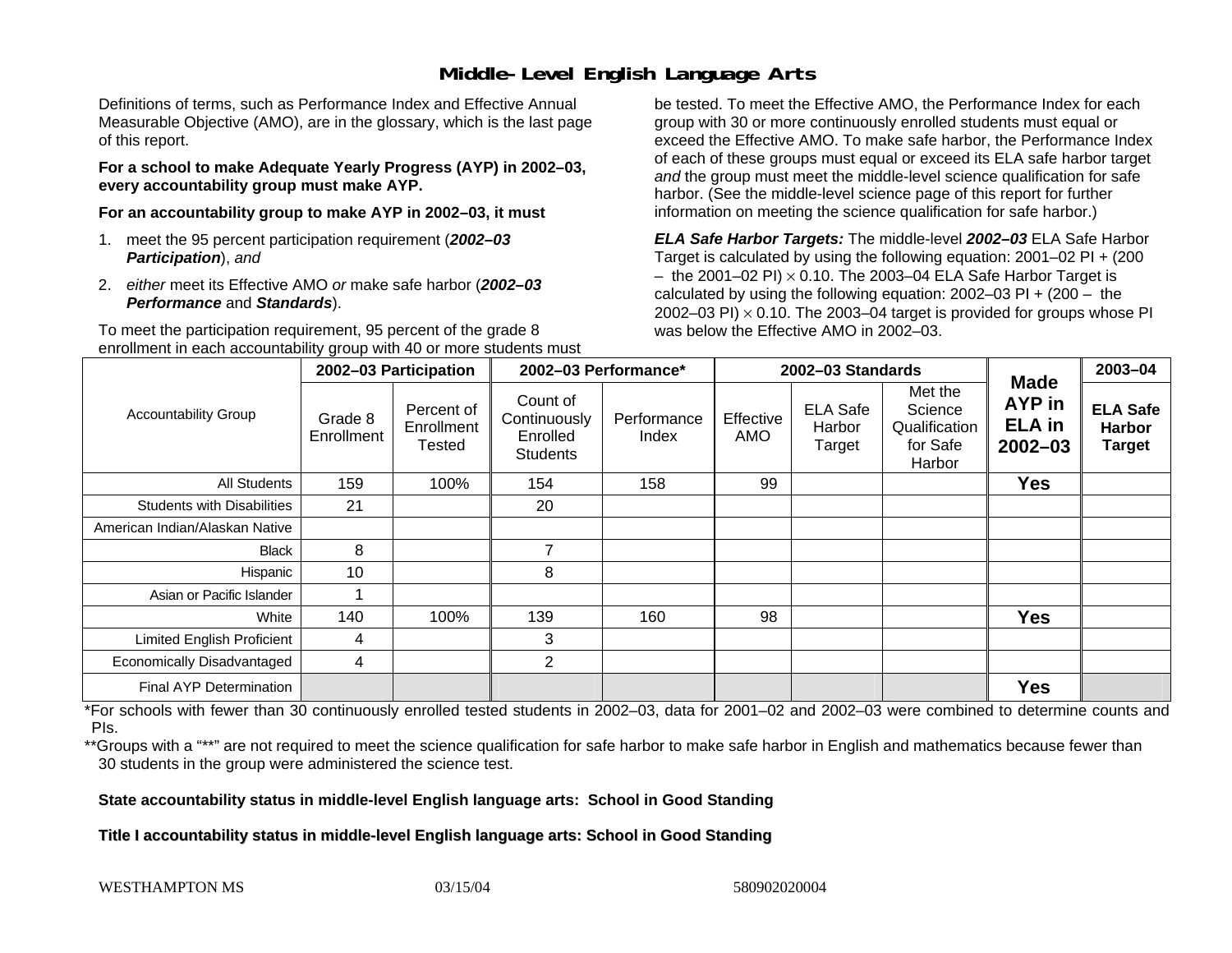## **Middle-Level Mathematics**

Definitions of terms, such as Performance Index and Effective Annual Measurable Objective (AMO), are in the glossary, which is the last page of this report.

**For a school to make Adequate Yearly Progress (AYP) in 2002–03, every accountability group must make AYP.** 

**For an accountability group to make AYP in 2002–03, it must** 

- 1. meet the 95 percent participation requirement (*2002–03 Participation*), *and*
- 2. *either* meet its Effective AMO *or* make safe harbor (*2002–03 Performance* and *Standards*).

To meet the participation requirement, 95 percent of the grade 8 enrollment in each accountability group with 40 or more students must be tested. To meet the Effective AMO, the Performance Index for each group with 30 or more continuously enrolled students must equal or exceed the Effective AMO. To make safe harbor, the Performance Index of each of these groups must equal or exceed its math safe harbor target *and* the group must meet the middle-level science qualification for safe harbor. (See the middle-level science page of this report for further information on meeting the science qualification for safe harbor.)

*Math Safe Harbor Targets:* The middle-level 2002–03 Math Safe Harbor Target is calculated by using the following equation: 2001–02 PI + (200 – the 2001–02 PI) × 0.10. The 2003–04 Math Safe Harbor Target is calculated by using the following equation: 2002–03 PI + (200  $-$  the 2002–03 PI)  $\times$  0.10. The 2003–04 target is provided for groups whose PI was below the Effective AMO in 2002–03

| <b>Accountability Group</b>       | 2002-03 Participation |                                    | 2002-03 Performance*                                    |                      | 2002-03 Standards       |                               |                                                           |                                                        | 2003-04                                            |
|-----------------------------------|-----------------------|------------------------------------|---------------------------------------------------------|----------------------|-------------------------|-------------------------------|-----------------------------------------------------------|--------------------------------------------------------|----------------------------------------------------|
|                                   | Grade 8<br>Enrollment | Percent of<br>Enrollment<br>Tested | Count of<br>Continuously<br>Enrolled<br><b>Students</b> | Performance<br>Index | Effective<br><b>AMO</b> | Math Safe<br>Harbor<br>Target | Met the<br>Science<br>Qualification<br>for Safe<br>Harbor | <b>Made</b><br>AYP in<br><b>Math in</b><br>$2002 - 03$ | <b>Math Safe</b><br><b>Harbor</b><br><b>Target</b> |
| All Students                      | 162                   | 100%                               | 153                                                     | 180                  | 73                      |                               |                                                           | <b>Yes</b>                                             |                                                    |
| <b>Students with Disabilities</b> | 24                    |                                    | 20                                                      |                      |                         |                               |                                                           |                                                        |                                                    |
| American Indian/Alaskan Native    |                       |                                    |                                                         |                      |                         |                               |                                                           |                                                        |                                                    |
| <b>Black</b>                      | 8                     |                                    | 7                                                       |                      |                         |                               |                                                           |                                                        |                                                    |
| Hispanic                          | 10                    |                                    | 8                                                       |                      |                         |                               |                                                           |                                                        |                                                    |
| Asian or Pacific Islander         |                       |                                    |                                                         |                      |                         |                               |                                                           |                                                        |                                                    |
| White                             | 143                   | 100%                               | 138                                                     | 182                  | 72                      |                               |                                                           | <b>Yes</b>                                             |                                                    |
| <b>Limited English Proficient</b> | 5                     |                                    | 3                                                       |                      |                         |                               |                                                           |                                                        |                                                    |
| Economically Disadvantaged        | 4                     |                                    | $\overline{2}$                                          |                      |                         |                               |                                                           |                                                        |                                                    |
| <b>Final AYP Determination</b>    |                       |                                    |                                                         |                      |                         |                               |                                                           | <b>Yes</b>                                             |                                                    |

\*For schools with fewer than 30 continuously enrolled tested students in 2002–03, data for 2001–02 and 2002–03 were combined to determine counts and PIs.

\*\*Groups with a "\*\*" are not required to meet the science qualification for safe harbor to make safe harbor in English and mathematics because fewer than 30 students in the group were administered the science test.

**State accountability status in middle-level mathematics: School in Good Standing** 

Title I accountability status in middle-level mathematics: School in Good Standing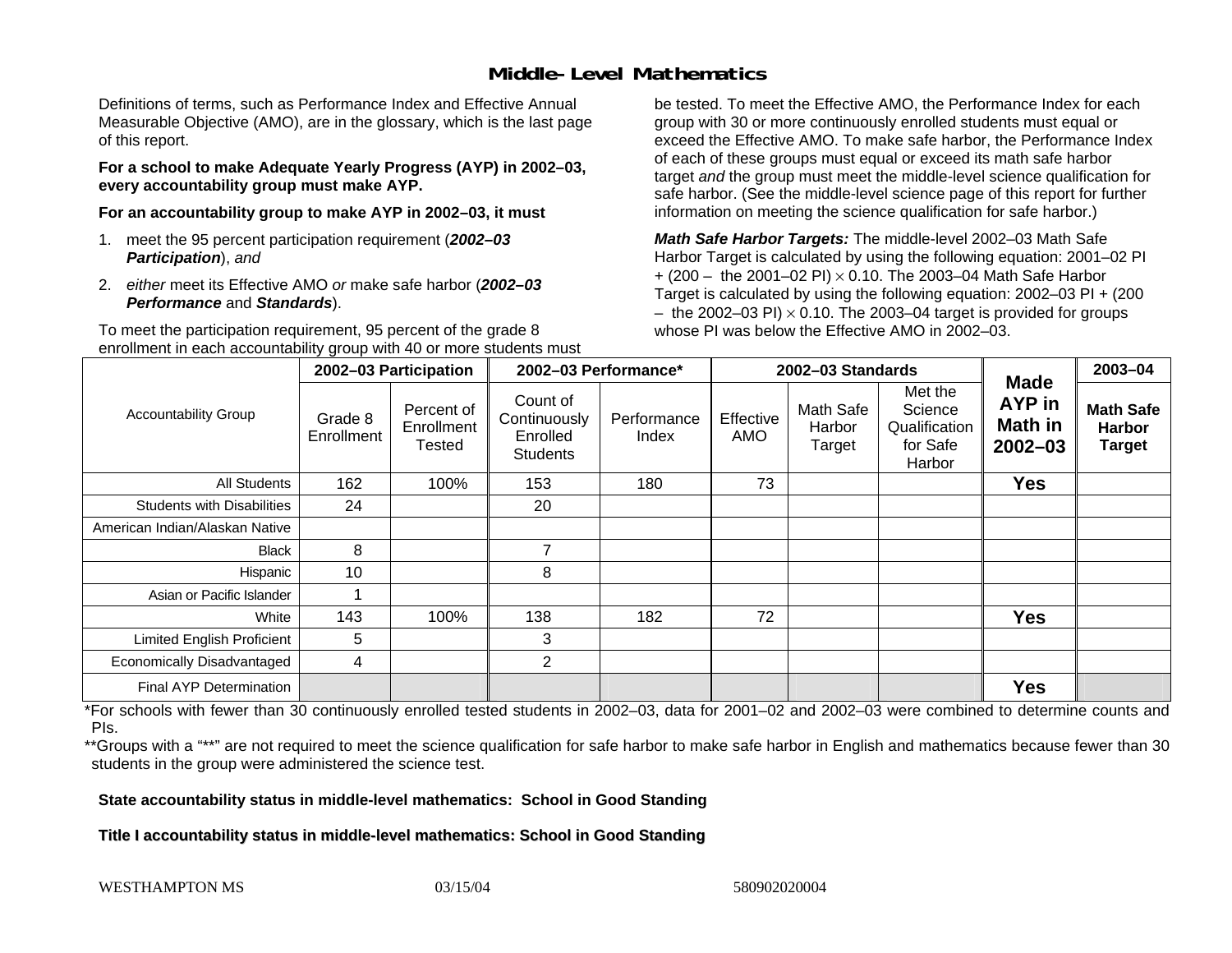## **Middle-Level Science**

Definitions of terms, such as Progress Target and Adequate Yearly Progress (AYP), are in the glossary, which is the last page of this report.

*Made AYP in Science in 2002–03:* For a school to make AYP in science, the Performance Index (PI) for the "All Students" group must equal or exceed the State Science Standard or the Science Progress Target.

*Qualification for Safe Harbor in Middle-Level ELA and Math:* For an accountability group to be considered Qualified for Safe Harbor in

Middle-Level ELA and Math, the PI must equal or exceed the State Science Standard or the Science Progress Target in middle-level science for that group. Groups with fewer than 30 students tested in middle-level science are not subject to this qualification criterion.

*Science Progress Targets:* The middle-level 2002–03 Science Progress Target is calculated by adding one point to the 2001–02 PI. The 2003–04 Science Progress Target is calculated by adding one point to the 2002–03 PI. The 2003–04 target is provided for groups whose PI was below the State Science Standard in 2002–03.

|                                   |                                                         | 2002-03 Performance* |                                     | 2002-03 Standards             |                                             | $2002 - 03$                                                            | $2003 - 04$                   |
|-----------------------------------|---------------------------------------------------------|----------------------|-------------------------------------|-------------------------------|---------------------------------------------|------------------------------------------------------------------------|-------------------------------|
| <b>Accountability Group</b>       | Count of<br>Continuously<br>Enrolled<br><b>Students</b> | Performance<br>Index | <b>State</b><br>Science<br>Standard | Science<br>Progress<br>Target | <b>Made AYP</b><br>in Science<br>in 2002-03 | Qualified<br>for Safe<br>Harbor in<br>Middle-<br>Level ELA<br>and Math | Science<br>Progress<br>Target |
| <b>All Students</b>               | 126                                                     | 199                  | 100                                 |                               | <b>Yes</b>                                  | Yes                                                                    |                               |
| <b>Students with Disabilities</b> | 20                                                      |                      |                                     |                               |                                             |                                                                        |                               |
| American Indian/Alaskan Native    |                                                         |                      |                                     |                               |                                             |                                                                        |                               |
| <b>Black</b>                      | 6                                                       |                      |                                     |                               |                                             |                                                                        |                               |
| Hispanic                          | 7                                                       |                      |                                     |                               |                                             |                                                                        |                               |
| Asian or Pacific Islander         |                                                         |                      |                                     |                               |                                             |                                                                        |                               |
| White                             | 113                                                     | 199                  | 100                                 |                               |                                             | Yes                                                                    |                               |
| Limited English Proficient        | 3                                                       |                      |                                     |                               |                                             |                                                                        |                               |
| Economically Disadvantaged        | 2                                                       |                      |                                     |                               |                                             |                                                                        |                               |
| Final AYP Determination           |                                                         |                      |                                     |                               | <b>Yes</b>                                  |                                                                        |                               |

\*For schools with fewer than 30 continuously enrolled students in 2002–03, data for 2001–02 and 2002–03 were combined to determine counts and PIs.

**State accountability status in middle-level science: School in Good Standing** 

Title I accountability status in middle-level science: School in Good Standing